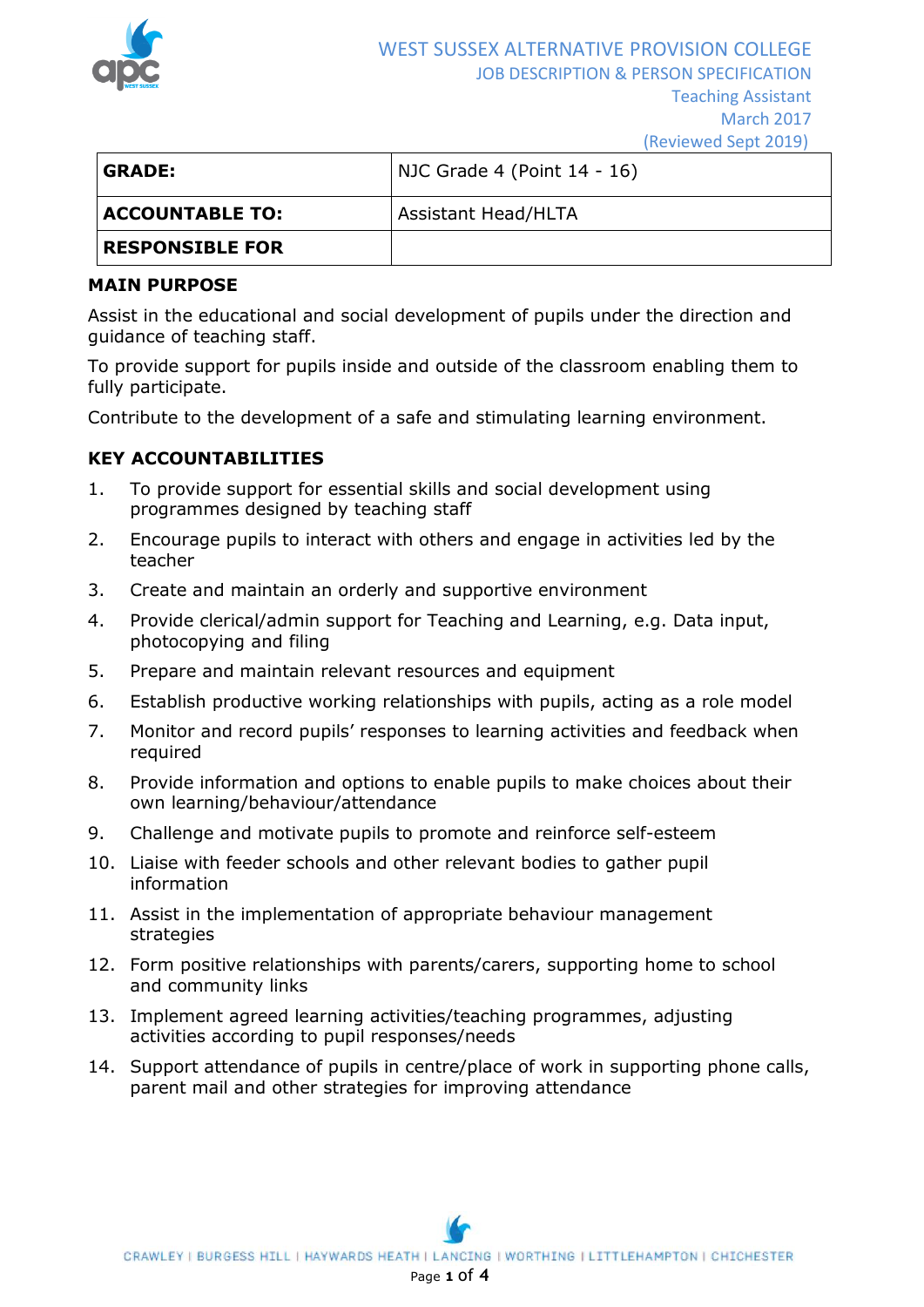

### **GENERAL**

- $\bullet$ Be aware of and comply with policies and procedures relating to child protection, health, safety and security, confidentiality and data protection, reporting all concerns to an appropriate person
- $\mathbf{r}$ Be aware of and support difference and ensure all pupils have equal access to opportunities to learn and develop
- $\mathbf{r}$ Contribute to the overall ethos/work/aims of the school
- $\bullet$ Establish constructive relationships and communicate with other agencies/professionals, in liaison with the teacher, to support achievement and progress of pupils
- $\bullet$ Attend relevant meetings as required, thus contributing to the overall ethos/work/aims of the school
- $\blacktriangleright$ Participate in training and CPD, as required
- $\blacktriangleright$ Recognise own strengths and areas of expertise and use these to advise and support others
- $\bullet$ Implement planned supervision of pupils out of school hours
- $\blacktriangleright$ Supervise pupils on visits, trips and out of school activities as required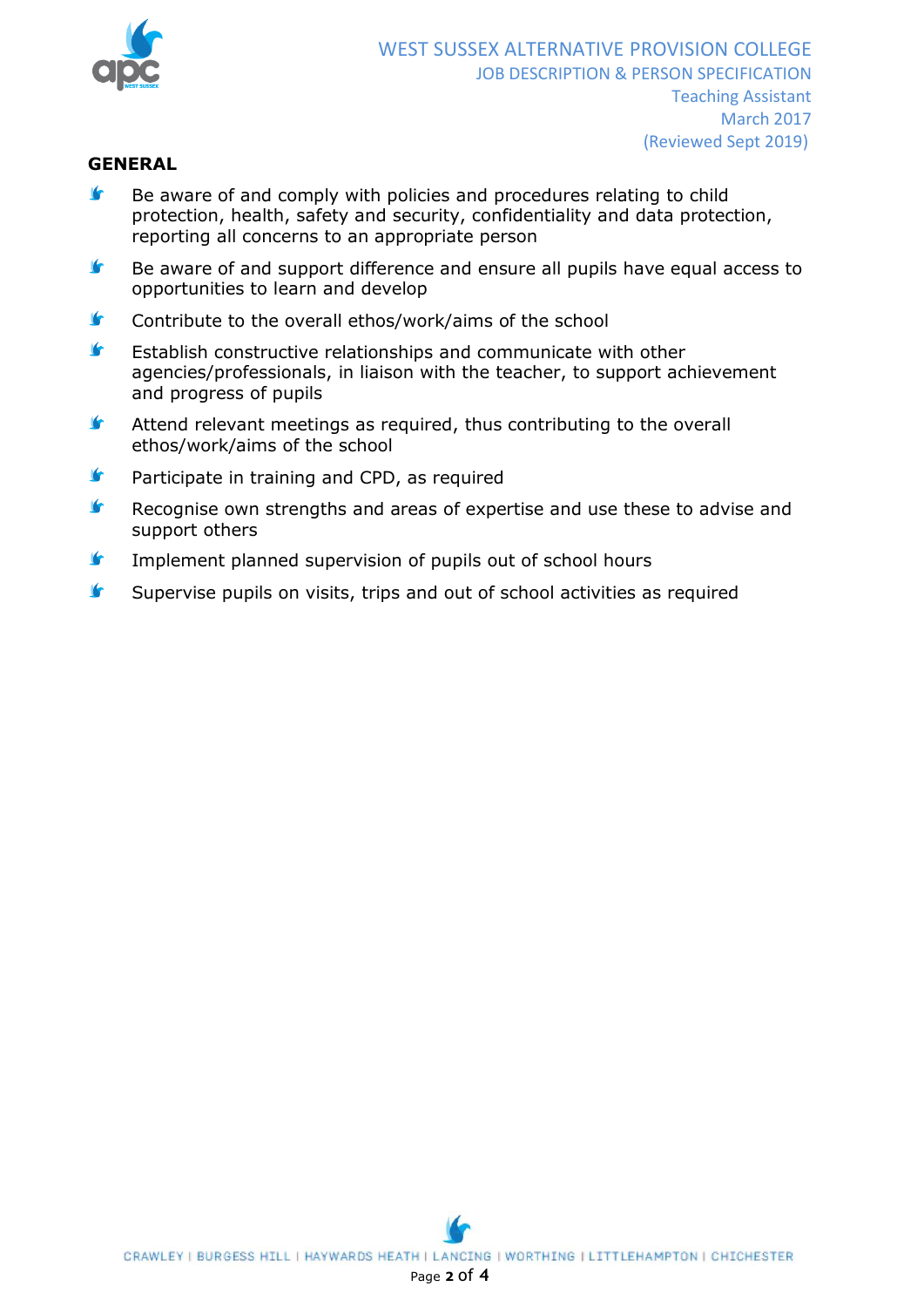

Signed: …………………………………………………………..… (Post holder) Date: ………………….

Signed: …………………..………………………………………… (Line Manager)Date: …………………

*The particular duties assigned to this post are set out above but should not be regarded as exclusive or exhaustive. There will be other duties and requirements associated with your job and, in addition, as a term of your employment you may be required to undertake various other duties as may reasonably be required. These duties may be reviewed and amended in consultation with the post holder in light of any changes in the requirements and priorities within the school. Such variations are a common occurrence and cannot of themselves justify a re-grading of the post.*